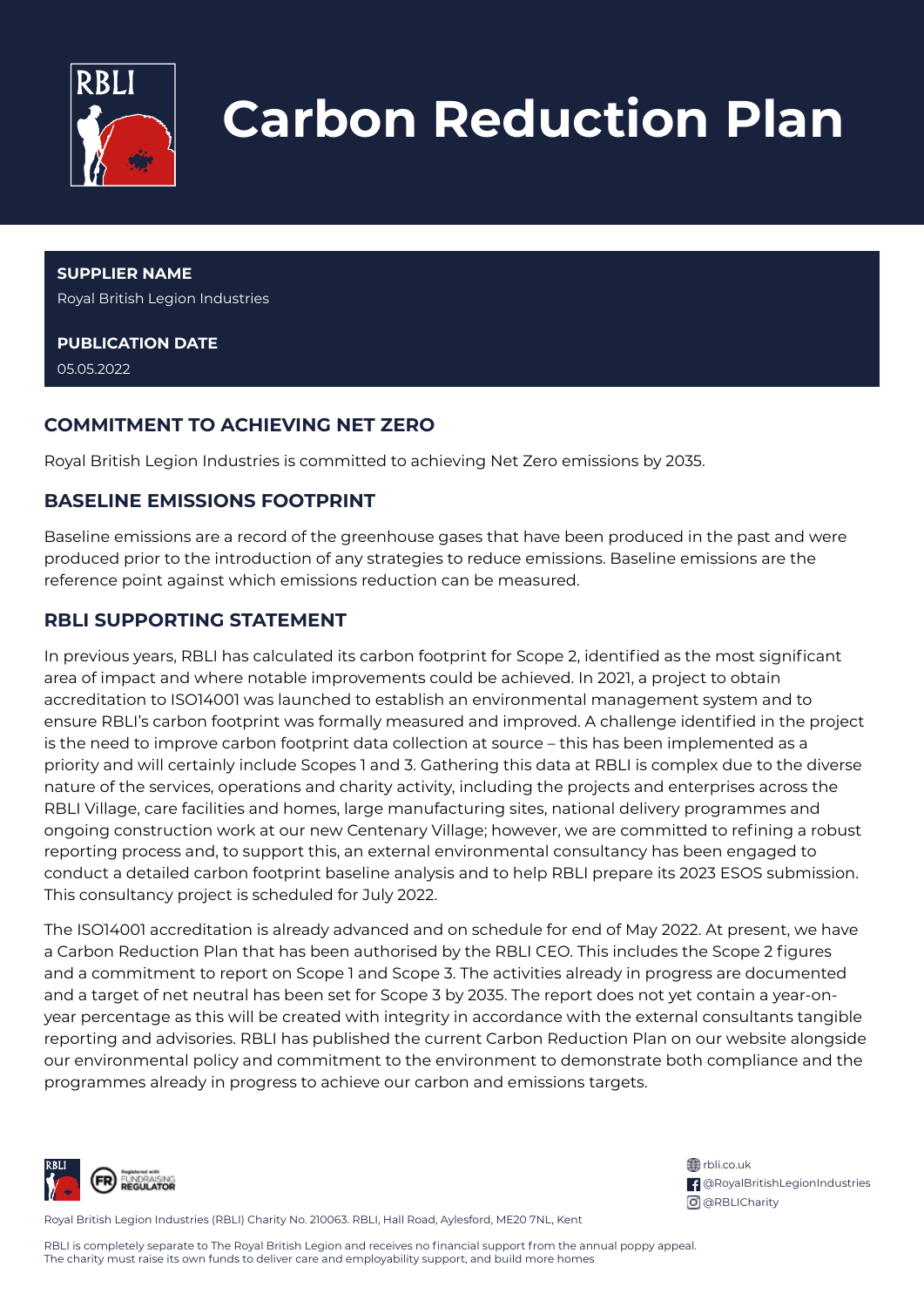## **BASELINE YEAR: 2020**

#### **Additional Details relating to the Baseline Emissions calculations.**

#### **Baseline year emissions:**

| <b>Emissions</b>              | Total (tCO <sub>2</sub> e)                                    |
|-------------------------------|---------------------------------------------------------------|
| Scope 1                       | Please see supporting statement above.                        |
| Scope 2                       | $627$ tCO <sub>2</sub> e                                      |
| Scope 3<br>(Included Sources) | Please see supporting statement above.                        |
| <b>Total Emissions</b>        | As per supporting statement above, calculations are underway. |

### **CURRENT EMISSIONS REPORTING**

#### **Reporting Year: 2021**

| <b>Emissions</b>              | Total (tCO <sub>2</sub> e)                                    |
|-------------------------------|---------------------------------------------------------------|
| Scope 1                       | Please see supporting statement above.                        |
| Scope 2                       | 541 tCO <sub>2</sub> e                                        |
| Scope 3<br>(Included Sources) | Please see supporting statement above.                        |
| <b>Total Emissions</b>        | As per supporting statement above, calculations are underway. |



| <b>第</b> rbli.co.uk                    |  |
|----------------------------------------|--|
| <b>f</b> @RoyalBritishLegionIndustries |  |
| O @RBLICharity                         |  |

Royal British Legion Industries (RBLI) Charity No. 210063. RBLI, Hall Road, Aylesford, ME20 7NL, Kent

RBLI is completely separate to The Royal British Legion and receives no financial support from the annual poppy appeal. The charity must raise its own funds to deliver care and employability support, and build more homes